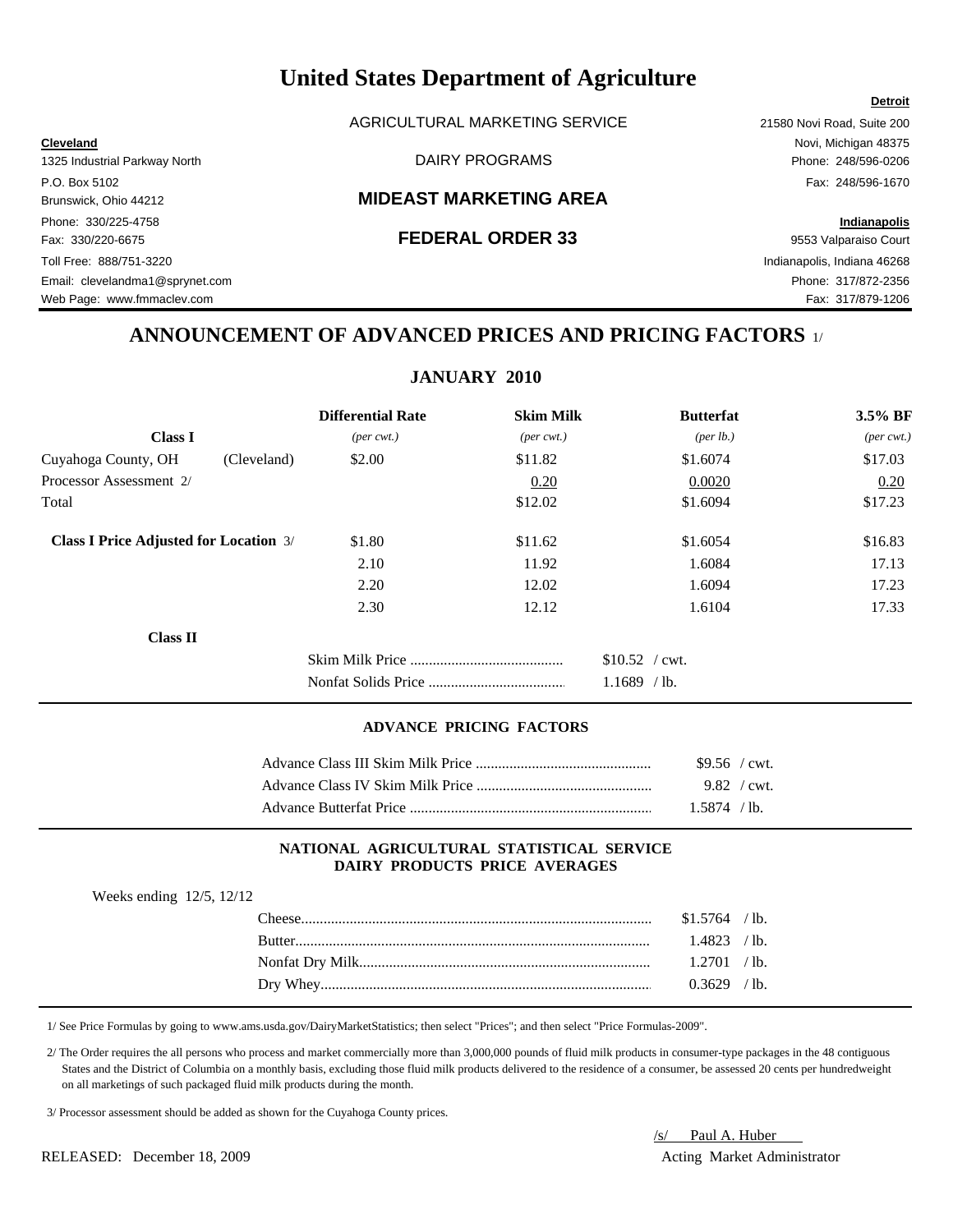AGRICULTURAL MARKETING SERVICE 21580 Novi Road, Suite 200

## Brunswick, Ohio 44212 **MIDEAST MARKETING AREA**

### Fax: 330/220-6675 **FEDERAL ORDER 33** 9553 Valparaiso Court

## **ANNOUNCEMENT OF ADVANCED PRICES AND PRICING FACTORS** 1/

**FEBRUARY 2010**

|                                               | <b>Differential Rate</b>    | <b>Skim Milk</b>            | <b>Butterfat</b>  | 3.5% BF                     |
|-----------------------------------------------|-----------------------------|-----------------------------|-------------------|-----------------------------|
| <b>Class I</b>                                | $(\text{per} \text{ cwt.})$ | $(\text{per} \text{ cwt.})$ | (per lb.)         | $(\text{per} \text{ cwt.})$ |
| Cuyahoga County, OH<br>(Cleveland)            | \$2.00                      | \$12.27                     | \$1.4290          | \$16.84                     |
| Processor Assessment 2/                       |                             | 0.20                        | 0.0020            | 0.20                        |
| Total                                         |                             | \$12.47                     | \$1.4310          | \$17.04                     |
| <b>Class I Price Adjusted for Location 3/</b> | \$1.80                      | \$12.07                     | \$1.4270          | \$16.64                     |
|                                               | 2.10                        | 12.37                       | 1.4300            | 16.94                       |
|                                               | 2.20                        | 12.47                       | 1.4310            | 17.04                       |
|                                               | 2.30                        | 12.57                       | 1.4320            | 17.14                       |
| <b>Class II</b>                               |                             |                             |                   |                             |
|                                               |                             |                             | $$10.97$ / cwt.   |                             |
|                                               |                             |                             | 1.2189<br>$/$ lb. |                             |

### **ADVANCE PRICING FACTORS**

| $$10.12$ / cwt.        |
|------------------------|
| $10.27 / \text{cwt}$ . |
| $1.4090 / h$ .         |

#### **NATIONAL AGRICULTURAL STATISTICAL SERVICE DAIRY PRODUCTS PRICE AVERAGES**

| Weeks ending $1/9$ 1/16 |  |  |
|-------------------------|--|--|
|-------------------------|--|--|

| 1.3350 / h    |  |
|---------------|--|
|               |  |
| $0.3893$ /lb. |  |

1/ See Price Formulas by going to www.ams.usda.gov/DairyMarketStatistics; then select "Prices"; and then select "Price Formulas-2009".

 2/ The Order requires the all persons who process and market commercially more than 3,000,000 pounds of fluid milk products in consumer-type packages in the 48 contiguous States and the District of Columbia on a monthly basis, excluding those fluid milk products delivered to the residence of a consumer, be assessed 20 cents per hundredweight on all marketings of such packaged fluid milk products during the month.

3/ Processor assessment should be added as shown for the Cuyahoga County prices.

RELEASED: January 22, 2010 **Acting Market Administrator** Acting Market Administrator

/s/ Paul A. Huber

#### **Cleveland** Novi, Michigan 48375 1325 Industrial Parkway North DAIRY PROGRAMS Phone: 248/596-0206

P.O. Box 5102 Fax: 248/596-1670 Phone: 330/225-4758 **Indianapolis** Toll Free: 888/751-3220 Indianapolis, Indiana 46268 Email: clevelandma1@sprynet.com Phone: 317/872-2356

Web Page: www.fmmaclev.com **Fax: 317/879-1206** 

## **Detroit**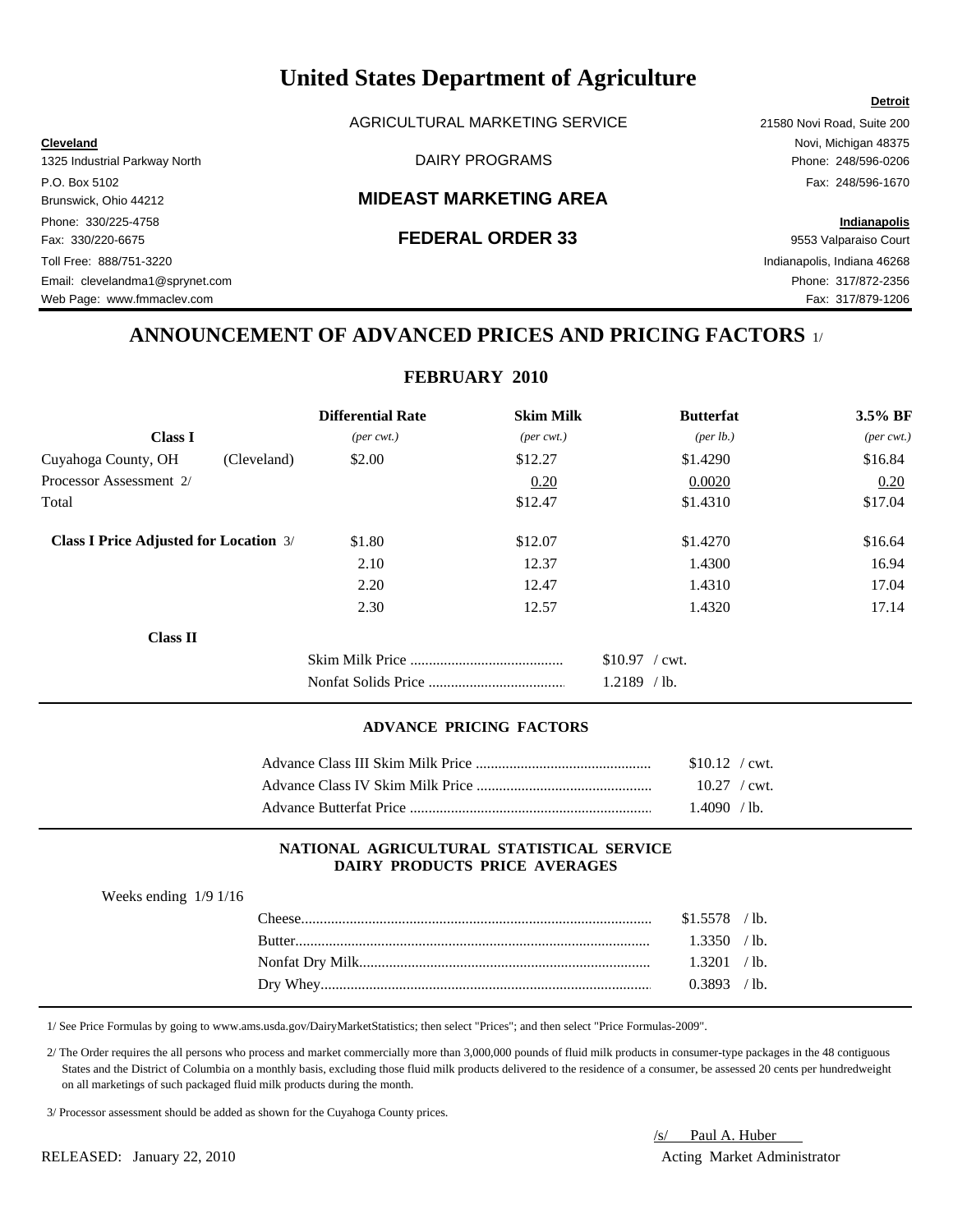**Cleveland Detroit** DAIRY PROGRAMS AGRICULTURAL MARKETING SERVICE

## P.O. Box 5102 **MIDEAST MARKETING AREA** Novi, Michigan 48375

Toll Free: 888/751-3220 Fax: 248/596-1670 **Email:** clevelandma1@sprynet.com **Web Page:** www.fmmaclev.com

## **ANNOUNCEMENT OF ADVANCED PRICES AND PRICING FACTORS** 1/

**MARCH 2010**

|                                               | <b>Differential Rate</b>    | <b>Skim Milk</b>            | <b>Butterfat</b>     | 3.5% BF    |
|-----------------------------------------------|-----------------------------|-----------------------------|----------------------|------------|
| <b>Class I</b>                                | $(\text{per} \text{ cwt.})$ | $(\text{per} \text{ cwt.})$ | ${\rm (per \, lb.)}$ | (per cwt.) |
| Cuyahoga County, OH                           | \$2.00<br>(Cleveland)       | \$11.60                     | \$1.4715             | \$16.34    |
| Processor Assessment 2/                       |                             | 0.20                        | 0.0020               | 0.20       |
| Total                                         |                             | \$11.80                     | \$1.4735             | \$16.54    |
| <b>Class I Price Adjusted for Location 3/</b> | \$1.80                      | \$11.40                     | \$1.4695             | \$16.14    |
|                                               | 2.10                        | 11.70                       | 1.4725               | 16.44      |
|                                               | 2.20                        | 11.80                       | 1.4735               | 16.54      |
|                                               | 2.30                        | 11.90                       | 1.4745               | 16.64      |
| <b>Class II</b>                               |                             |                             |                      |            |
|                                               |                             |                             | $$9.39$ / cwt.       |            |
|                                               |                             |                             | 1.0433 / lb.         |            |

#### **ADVANCE PRICING FACTORS**

| $$9.60$ / cwt. |  |
|----------------|--|
| $8.69$ / cwt.  |  |
| $1.4515 / h$ . |  |

### **NATIONAL AGRICULTURAL STATISTICAL SERVICE DAIRY PRODUCTS PRICE AVERAGES**

| Weeks ending $2/6$ , $2/13$ |                |  |
|-----------------------------|----------------|--|
|                             | $$1.5174$ /lb. |  |
|                             | 1.3701 / lb.   |  |
|                             | 1.1431 / lb.   |  |
|                             | $0.3928$ /lb.  |  |
|                             |                |  |

1/ See Price Formulas by going to www.ams.usda.gov/DairyMarketStatistics; then select "Prices"; and then select "Price Formulas-2009".

 2/ The Order requires the all persons who process and market commercially more than 3,000,000 pounds of fluid milk products in consumer-type packages in the 48 contiguous States and the District of Columbia on a monthly basis, excluding those fluid milk products delivered to the residence of a consumer, be assessed 20 cents per hundredweight on all marketings of such packaged fluid milk products during the month.

3/ Processor assessment should be added as shown for the Cuyahoga County prices.

RELEASED: February 19, 2010 **Acting Market Administrator** Acting Market Administrator

/s/ Paul A. Huber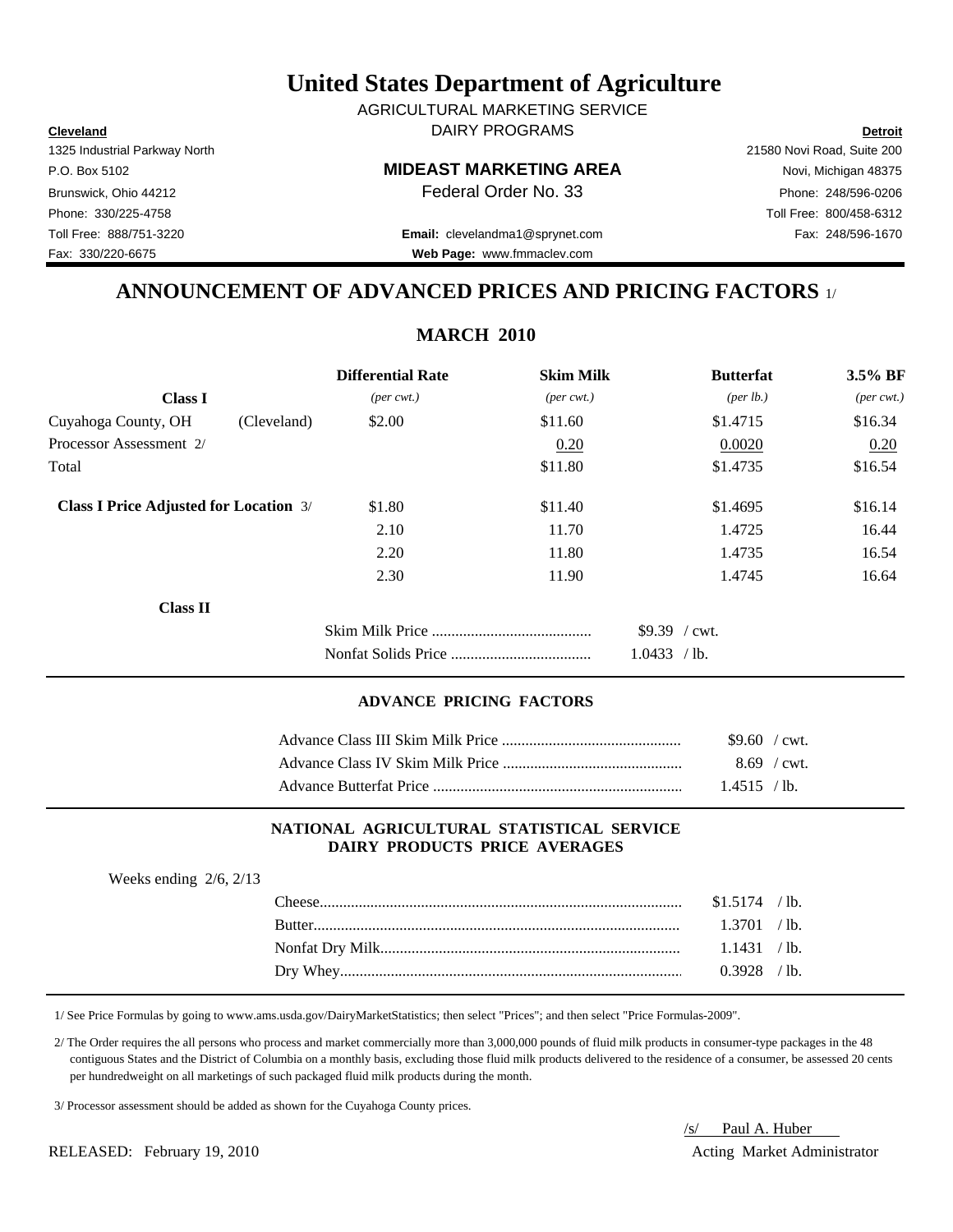**Cleveland Detroit** DAIRY PROGRAMS AGRICULTURAL MARKETING SERVICE

## P.O. Box 5102 **MIDEAST MARKETING AREA** Novi, Michigan 48375

Toll Free: 888/751-3220 Fax: 248/596-1670 **Email:** clevelandma1@sprynet.com **Web Page:** www.fmmaclev.com

1325 Industrial Parkway North 21580 Novi Road, Suite 200 Brunswick, Ohio 44212 **Phone: 248/596-0206 Federal Order No. 33** Phone: 248/596-0206 Phone: 330/225-4758 Toll Free: 800/458-6312

## **ANNOUNCEMENT OF ADVANCED PRICES AND PRICING FACTORS** 1/

**APRIL 2010**

|                                               |             | <b>Differential Rate</b>    | <b>Skim Milk</b>            | <b>Butterfat</b>     | $3.5\%$ BF                  |
|-----------------------------------------------|-------------|-----------------------------|-----------------------------|----------------------|-----------------------------|
| <b>Class I</b>                                |             | $(\text{per} \text{ cwt.})$ | $(\text{per} \text{ cwt.})$ | ${\rm (per \, lb.)}$ | $(\text{per} \text{ cwt.})$ |
| Cuyahoga County, OH                           | (Cleveland) | \$2.00                      | \$10.19                     | \$1.5379             | \$15.22                     |
| Processor Assessment 2/                       |             |                             | 0.20                        | 0.0020               | 0.20                        |
| Total                                         |             |                             | \$10.39                     | \$1.5399             | \$15.42                     |
| <b>Class I Price Adjusted for Location 3/</b> |             | \$1.80                      | \$9.99                      | \$1.5359             | \$15.02                     |
|                                               |             | 2.10                        | 10.29                       | 1.5389               | 15.32                       |
|                                               |             | 2.20                        | 10.39                       | 1.5399               | 15.42                       |
|                                               |             | 2.30                        | 10.49                       | 1.5409               | 15.52                       |
| <b>Class II</b>                               |             |                             |                             |                      |                             |
|                                               |             |                             |                             | $$8.52$ / cwt.       |                             |
|                                               |             |                             |                             | $0.9467$ /lb.        |                             |
|                                               |             |                             |                             |                      |                             |

#### **ADVANCE PRICING FACTORS**

| \$8.19 / cwt. |  |
|---------------|--|
| 7.82 / cwt.   |  |
| $1.5179$ /lb. |  |

### **NATIONAL AGRICULTURAL STATISTICAL SERVICE DAIRY PRODUCTS PRICE AVERAGES**

| Weeks ending $3/6$ , $3/13$ |                |  |
|-----------------------------|----------------|--|
|                             | $$1.4049$ /lb. |  |
|                             | $1.4249$ /lb.  |  |
|                             | $1.0459$ /lb.  |  |
|                             | 0.3821 / lb.   |  |
|                             |                |  |

1/ See Price Formulas by going to www.ams.usda.gov/DairyMarketStatistics; then select "Prices"; and then select "Price Formulas-2009".

 2/ The Order requires the all persons who process and market commercially more than 3,000,000 pounds of fluid milk products in consumer-type packages in the 48 contiguous States and the District of Columbia on a monthly basis, excluding those fluid milk products delivered to the residence of a consumer, be assessed 20 cents per hundredweight on all marketings of such packaged fluid milk products during the month.

3/ Processor assessment should be added as shown for the Cuyahoga County prices.

RELEASED: March 19, 2010 **Acting Market Administrator** Acting Market Administrator

# /s/ Paul A. Huber

Fax: 330/220-6675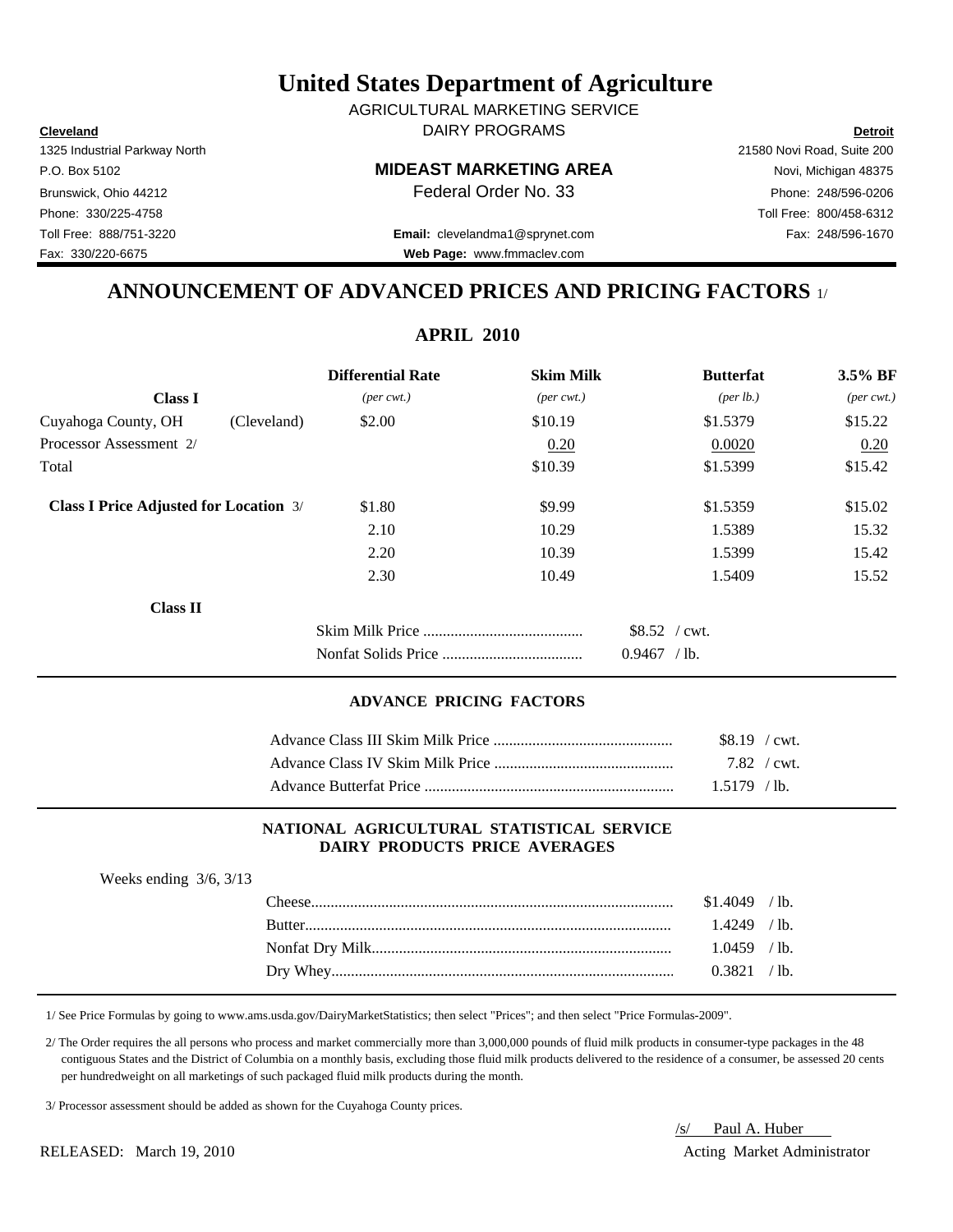**Cleveland Detroit** DAIRY PROGRAMS AGRICULTURAL MARKETING SERVICE

## P.O. Box 5102 **MIDEAST MARKETING AREA** Novi, Michigan 48375

Toll Free: 888/751-3220 Fax: 248/596-1670 **Email:** clevelandma1@sprynet.com

## **ANNOUNCEMENT OF ADVANCED PRICES AND PRICING FACTORS** 1/ **Web Page:** www.fmmaclev.com

## **Differential Rate** Skim Milk Butterfat 3.5% BF **Class I** (*per cwt.*) (*per cwt.*) (*per cwt.*) (*per cwt.*) (*per lb.*) (*per cwt.*) Cuyahoga County, OH (Cleveland)  $$2.00$   $$10.53$   $$1.6120$   $$15.80$ Processor Assessment 2/ 0.20 0.0020 0.20 0.0020 0.20  $\text{Total}$   $\text{$16.00}$ **Class I Price Adjusted for Location 3/ \$1.80** \$10.33 \$1.6100 \$15.60 2.10 10.63 1.6130 15.90 2.20 10.73 1.6140 16.00 2.30 10.83 1.6150 16.10 **Class II** Skim Milk Price ......................................... \$9.23 / cwt. Nonfat Solids Price .................................... 1.0256 / lb.

#### **ADVANCE PRICING FACTORS**

| $$7.69$ / cwt. |
|----------------|
| 8.53 / cwt.    |
| $1.5920$ /lb.  |

## **NATIONAL AGRICULTURAL STATISTICAL SERVICE DAIRY PRODUCTS PRICE AVERAGES**

| Weeks ending $4/10$ , $4/17$ |                |  |
|------------------------------|----------------|--|
|                              | \$1.3900 / lb. |  |
|                              | 1.4861 / lb.   |  |
|                              | $1.1250$ /lb.  |  |
|                              | $0.3636$ /lb.  |  |
|                              |                |  |

1/ See Price Formulas by going to www.ams.usda.gov/DairyMarketStatistics; then select "Prices"; and then select "Price Formulas-2009".

 2/ The Order requires the all persons who process and market commercially more than 3,000,000 pounds of fluid milk products in consumer-type packages in the 48 contiguous States and the District of Columbia on a monthly basis, excluding those fluid milk products delivered to the residence of a consumer, be assessed 20 cents per hundredweight on all marketings of such packaged fluid milk products during the month.

3/ Processor assessment should be added as shown for the Cuyahoga County prices.

RELEASED: April 23, 2010 Acting Market Administrator

# /s/ Paul A. Huber

1325 Industrial Parkway North 21580 Novi Road, Suite 200 Brunswick, Ohio 44212 **Phone: 248/596-0206 Federal Order No. 33** Phone: 248/596-0206 Phone: 330/225-4758 Toll Free: 800/458-6312

Fax: 330/220-6675

## **MAY 2010**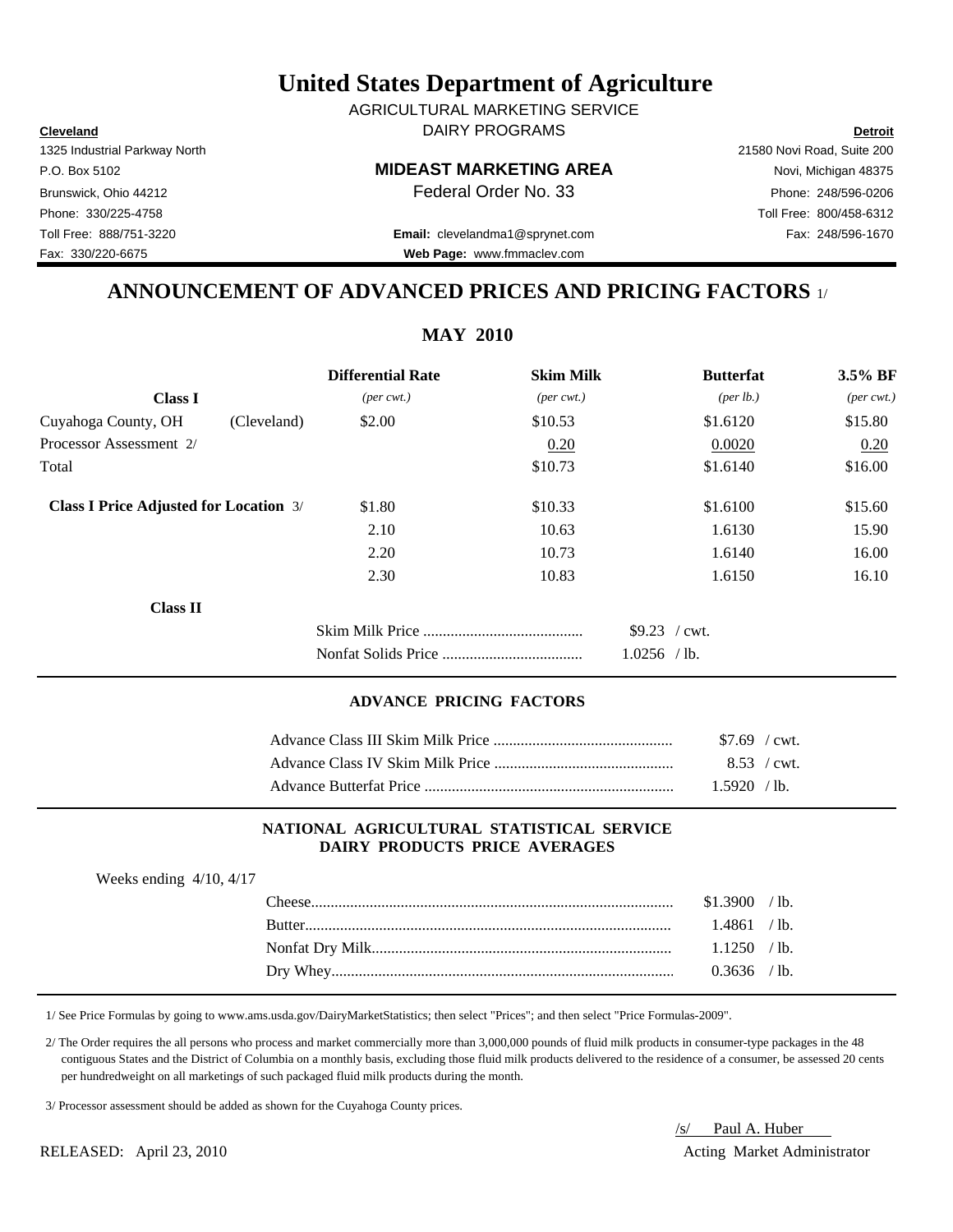**Cleveland Detroit** DAIRY PROGRAMS AGRICULTURAL MARKETING SERVICE

## P.O. Box 5102 **MIDEAST MARKETING AREA** Novi, Michigan 48375

Toll Free: 888/751-3220 Fax: 248/596-1670 **Email:** clevelandma1@sprynet.com **Web Page:** www.fmmaclev.com

## **ANNOUNCEMENT OF ADVANCED PRICES AND PRICING FACTORS** 1/

|                                               |             | <b>Differential Rate</b>    | <b>Skim Milk</b>            | <b>Butterfat</b>     | $3.5\%$ BF                  |
|-----------------------------------------------|-------------|-----------------------------|-----------------------------|----------------------|-----------------------------|
| <b>Class I</b>                                |             | $(\text{per} \text{ cwt.})$ | $(\text{per} \text{ cwt.})$ | ${\rm (per \, lb.)}$ | $(\text{per} \text{ cwt.})$ |
| Cuyahoga County, OH                           | (Cleveland) | \$2.00                      | \$11.61                     | \$1.7355             | \$17.28                     |
| Processor Assessment 2/                       |             |                             | 0.20                        | 0.0020               | 0.20                        |
| Total                                         |             |                             | \$11.81                     | \$1.7375             | \$17.48                     |
| <b>Class I Price Adjusted for Location 3/</b> |             | \$1.80                      | \$11.41                     | \$1.7335             | \$17.08                     |
|                                               |             | 2.10                        | 11.71                       | 1.7365               | 17.38                       |
|                                               |             | 2.20                        | 11.81                       | 1.7375               | 17.48                       |
|                                               |             | 2.30                        | 11.91                       | 1.7385               | 17.58                       |
| <b>Class II</b>                               |             |                             |                             |                      |                             |
|                                               |             |                             |                             | $$10.31$ / cwt.      |                             |
|                                               |             |                             |                             | $1.1456$ /lb.        |                             |
|                                               |             |                             |                             |                      |                             |

## **ADVANCE PRICING FACTORS**

| \$7.50 / cwt. |
|---------------|
| 9.61 / cwt.   |
| $1.7155$ /lb. |

### **NATIONAL AGRICULTURAL STATISTICAL SERVICE DAIRY PRODUCTS PRICE AVERAGES**

| Weeks ending $5/8$ , $5/15$ |                |  |
|-----------------------------|----------------|--|
|                             | $$1.4115$ /lb. |  |
|                             | 1.5881 / lb.   |  |
|                             | $1.2459$ /lb.  |  |
|                             | 0.3631 / lb.   |  |
|                             |                |  |

1/ See Price Formulas by going to www.ams.usda.gov/DairyMarketStatistics; then select "Prices"; and then select "Price Formulas-2009".

 2/ The Order requires the all persons who process and market commercially more than 3,000,000 pounds of fluid milk products in consumer-type packages in the 48 contiguous States and the District of Columbia on a monthly basis, excluding those fluid milk products delivered to the residence of a consumer, be assessed 20 cents per hundredweight on all marketings of such packaged fluid milk products during the month.

3/ Processor assessment should be added as shown for the Cuyahoga County prices.

/s/ Paul A. Huber

#### RELEASED: May 21, 2010 Market Administrator

1325 Industrial Parkway North 21580 Novi Road, Suite 200 Brunswick, Ohio 44212 **Phone: 248/596-0206 Federal Order No. 33** Phone: 248/596-0206 Phone: 330/225-4758 Toll Free: 800/458-6312 Fax: 330/220-6675

## **JUNE 2010**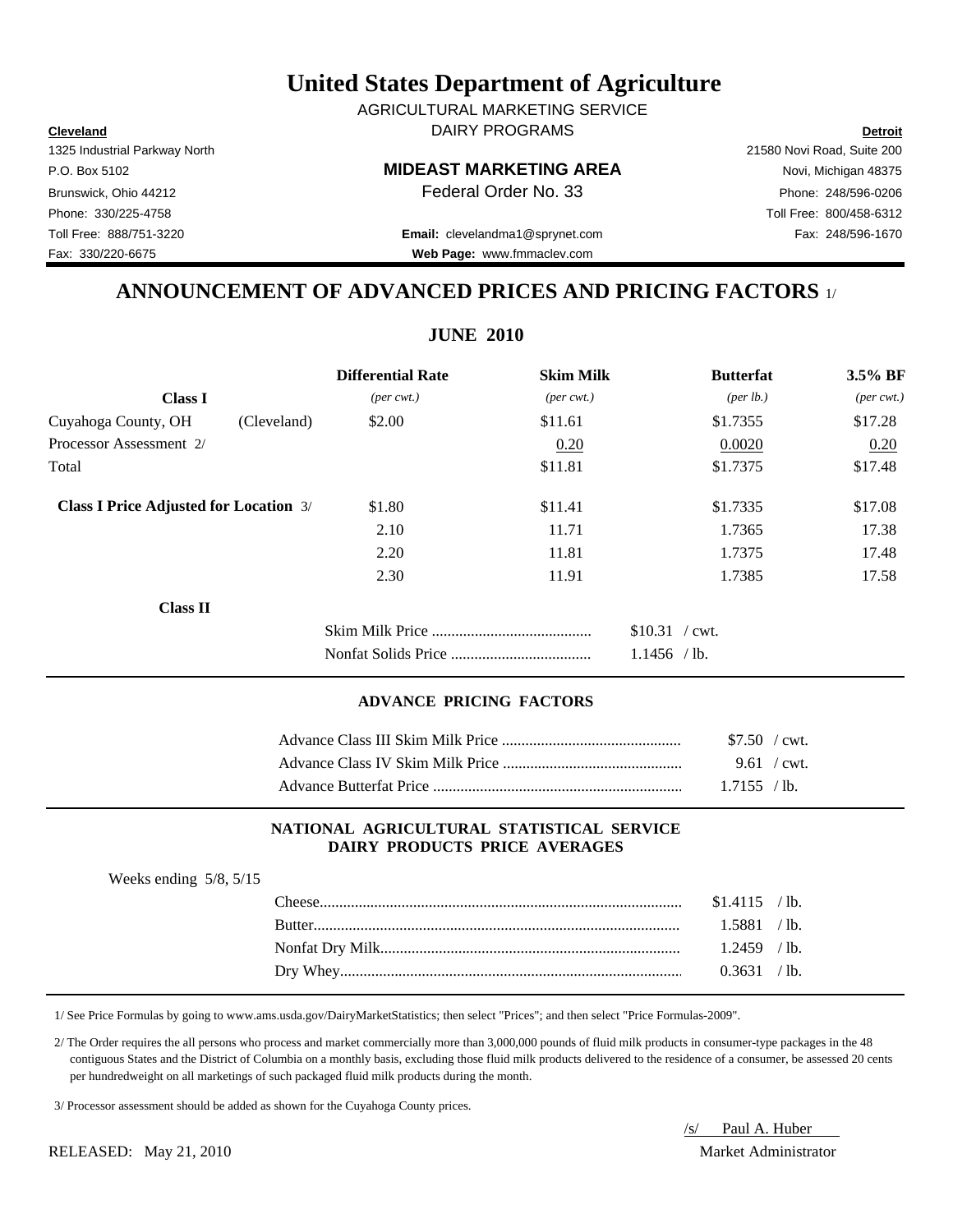**Cleveland Detroit** DAIRY PROGRAMS AGRICULTURAL MARKETING SERVICE

#### P.O. Box 5102 Novi, Michigan 48375

Toll Free: 888/751-3220 Fax: 248/596-1670 **Email:** clevelandma1@sprynet.com **Web Page:** www.fmmaclev.com

## **ANNOUNCEMENT OF ADVANCED PRICES AND PRICING FACTORS** 1/

**JULY 2010**

|                                               |             | <b>Differential Rate</b>    | <b>Skim Milk</b>            | <b>Butterfat</b>   | 3.5% BF                     |
|-----------------------------------------------|-------------|-----------------------------|-----------------------------|--------------------|-----------------------------|
| <b>Class I</b>                                |             | $(\text{per} \text{ cwt.})$ | $(\text{per} \text{ cwt.})$ | $(\text{per lb.})$ | $(\text{per} \text{ cwt.})$ |
| Cuyahoga County, OH                           | (Cleveland) | \$2.00                      | \$12.12                     | \$1.7039           | \$17.66                     |
| Processor Assessment 2/                       |             |                             | 0.20                        | 0.0020             | 0.20                        |
| Total                                         |             |                             | \$12.32                     | \$1.7059           | \$17.86                     |
| <b>Class I Price Adjusted for Location 3/</b> |             | \$1.80                      | \$11.92                     | \$1.7019           | \$17.46                     |
|                                               |             | 2.10                        | 12.22                       | 1.7049             | 17.76                       |
|                                               |             | 2.20                        | 12.32                       | 1.7059             | 17.86                       |
|                                               |             | 2.30                        | 12.42                       | 1.7069             | 17.96                       |
| <b>Class II</b>                               |             |                             |                             |                    |                             |
|                                               |             |                             |                             | $$10.82$ / cwt.    |                             |
|                                               |             |                             |                             | 1.2022 / lb.       |                             |
|                                               |             |                             |                             |                    |                             |

## **ADVANCE PRICING FACTORS**

| $$8.25$ / cwt.         |  |
|------------------------|--|
| $10.12 / \text{cwt}$ . |  |
| $1.6839$ /lb.          |  |

### **NATIONAL AGRICULTURAL STATISTICAL SERVICE DAIRY PRODUCTS PRICE AVERAGES**

| Weeks ending $6/5$ , $6/12$ |                |  |
|-----------------------------|----------------|--|
|                             | $$1.4726$ /lb. |  |
|                             | $1.5620$ /lb.  |  |
|                             | 1.3037 / h.    |  |
|                             | $0.3698$ /lb.  |  |
|                             |                |  |

1/ See Price Formulas by going to www.ams.usda.gov/DairyMarketStatistics; then select "Prices"; and then select "Price Formulas-2009".

 2/ The Order requires the all persons who process and market commercially more than 3,000,000 pounds of fluid milk products in consumer-type packages in the 48 contiguous States and the District of Columbia on a monthly basis, excluding those fluid milk products delivered to the residence of a consumer, be assessed 20 cents per hundredweight on all marketings of such packaged fluid milk products during the month.

3/ Processor assessment should be added as shown for the Cuyahoga County prices.

/s/ Paul A. Huber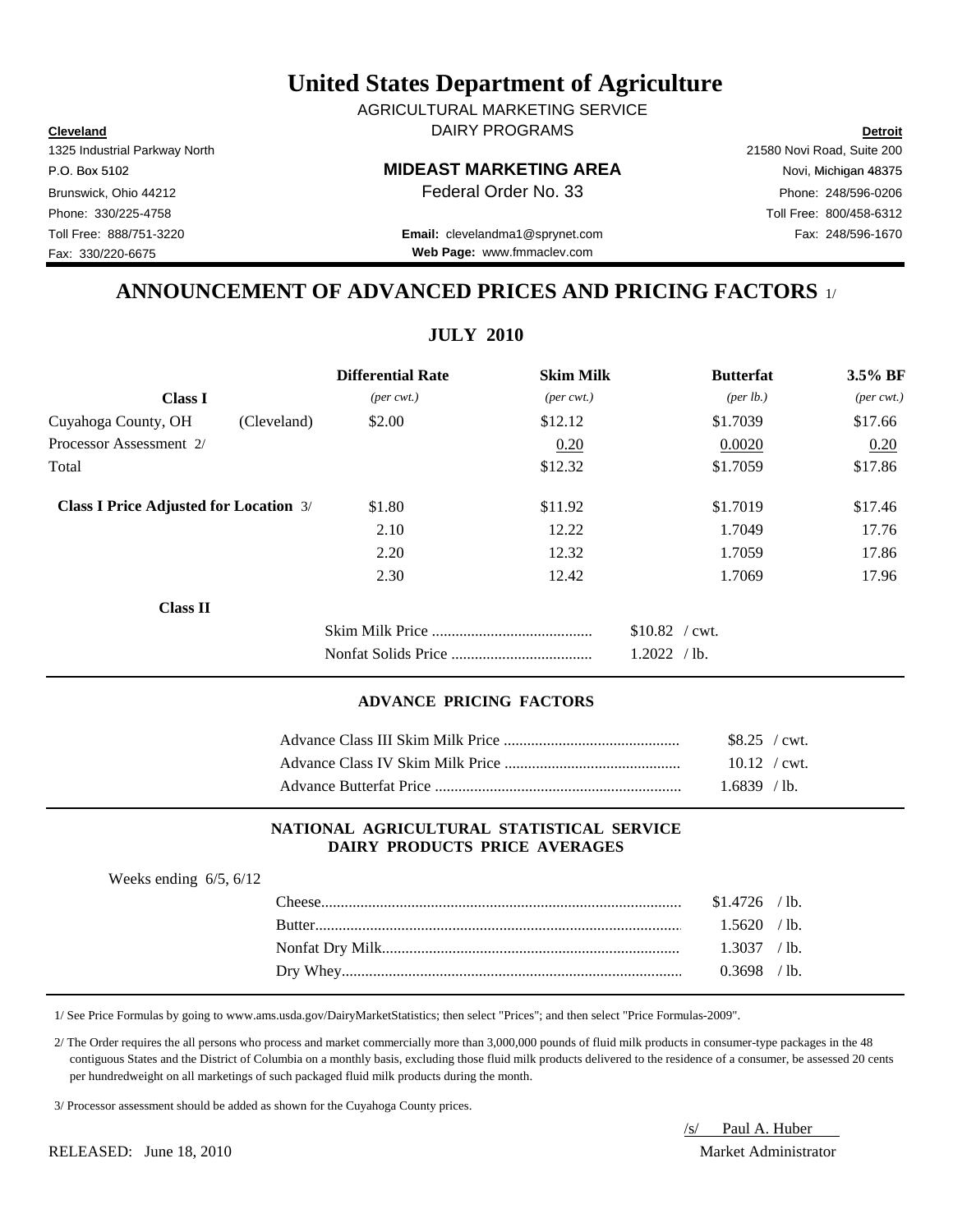**Cleveland Detroit** DAIRY PROGRAMS AGRICULTURAL MARKETING SERVICE

#### P.O. Box 5102 Novi, Michigan 48375

Toll Free: 888/751-3220 Fax: 248/596-1670 **Email:** clevelandma1@sprynet.com **Web Page:** www.fmmaclev.com

## **ANNOUNCEMENT OF ADVANCED PRICES AND PRICING FACTORS** 1/

**AUGUST 2010**

|                                               | <b>Differential Rate</b>    | <b>Skim Milk</b>            | <b>Butterfat</b>     | 3.5% BF                     |
|-----------------------------------------------|-----------------------------|-----------------------------|----------------------|-----------------------------|
| <b>Class I</b>                                | $(\text{per} \text{ cwt.})$ | $(\text{per} \text{ cwt.})$ | ${\rm (per \, lb.)}$ | $(\text{per} \text{ cwt.})$ |
| Cuyahoga County, OH<br>(Cleveland)            | \$2.00                      | \$11.49                     | \$1.9099             | \$17.77                     |
| Processor Assessment 2/                       |                             | 0.20                        | 0.0020               | 0.20                        |
| Total                                         |                             | \$11.69                     | \$1.9119             | \$17.97                     |
| <b>Class I Price Adjusted for Location 3/</b> | \$1.80                      | \$11.29                     | \$1,9079             | \$17.57                     |
|                                               | 2.10                        | 11.59                       | 1.9109               | 17.87                       |
|                                               | 2.20                        | 11.69                       | 1.9119               | 17.97                       |
|                                               | 2.30                        | 11.79                       | 1.9129               | 18.07                       |
| <b>Class II</b>                               |                             |                             |                      |                             |
|                                               |                             |                             | $$10.19$ / cwt.      |                             |
|                                               |                             |                             | 1.1322<br>$/$ lb.    |                             |

## **ADVANCE PRICING FACTORS**

| $$7.30$ / cwt. |
|----------------|
|                |
| 1.8899 / lb.   |

### **NATIONAL AGRICULTURAL STATISTICAL SERVICE DAIRY PRODUCTS PRICE AVERAGES**

| Weeks ending $7/10$ , $7/17$ |                |  |
|------------------------------|----------------|--|
|                              | $$1.4497$ /lb. |  |
|                              | $1.7321$ /lb.  |  |
|                              |                |  |
|                              | $0.3618$ /lb.  |  |
|                              |                |  |

1/ See Price Formulas by going to www.ams.usda.gov/DairyMarketStatistics; then select "Prices"; and then select "Price Formulas-2009".

 2/ The Order requires the all persons who process and market commercially more than 3,000,000 pounds of fluid milk products in consumer-type packages in the 48 contiguous States and the District of Columbia on a monthly basis, excluding those fluid milk products delivered to the residence of a consumer, be assessed 20 cents per hundredweight on all marketings of such packaged fluid milk products during the month.

3/ Processor assessment should be added as shown for the Cuyahoga County prices.

RELEASED: July 23, 2010 Market Administrator

# /s/ Paul A. Huber

1325 Industrial Parkway North 21580 Novi Road, Suite 200

Fax: 330/220-6675

Brunswick, Ohio 44212 **Phone: 248/596-0206 Federal Order No. 33** Phone: 248/596-0206 Phone: 330/225-4758 Toll Free: 800/458-6312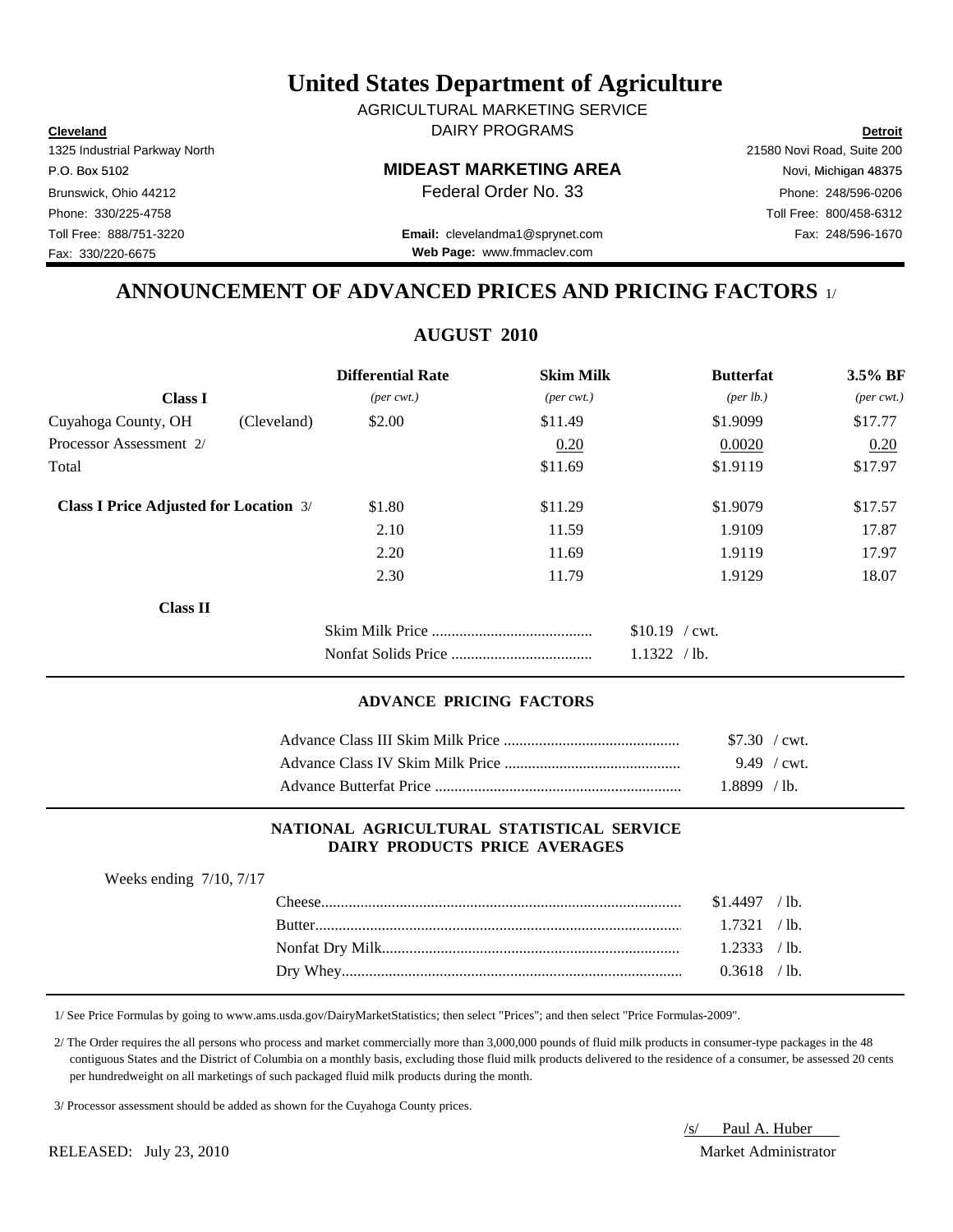**Cleveland Detroit** DAIRY PROGRAMS AGRICULTURAL MARKETING SERVICE

#### P.O. Box 5102 Novi, Michigan 48375

Toll Free: 888/751-3220 Fax: 248/596-1670 **Email:** clevelandma1@sprynet.com **Web Page:** www.fmmaclev.com

## **ANNOUNCEMENT OF ADVANCED PRICES AND PRICING FACTORS** 1/

## **SEPTEMBER 2010**

|                                               |             | <b>Differential Rate</b>    | <b>Skim Milk</b>            | <b>Butterfat</b>               | $3.5\%$ BF                  |
|-----------------------------------------------|-------------|-----------------------------|-----------------------------|--------------------------------|-----------------------------|
| <b>Class I</b>                                |             | $(\text{per} \text{ cwt.})$ | $(\text{per} \text{ cwt.})$ | ${\rm (per \, lb.)}$           | $(\text{per} \text{ cwt.})$ |
| Cuyahoga County, OH                           | (Cleveland) | \$2.00                      | \$10.79                     | \$2.0247                       | \$17.50                     |
| Processor Assessment 2/                       |             |                             | 0.20                        | 0.0020                         | 0.20                        |
| Total                                         |             |                             | \$10.99                     | \$2.0267                       | \$17.70                     |
| <b>Class I Price Adjusted for Location 3/</b> |             | \$1.80                      | \$10.59                     | \$2.0227                       | \$17.30                     |
|                                               |             | 2.10                        | 10.89                       | 2.0257                         | 17.60                       |
|                                               |             | 2.20                        | 10.99                       | 2.0267                         | 17.70                       |
|                                               |             | 2.30                        | 11.09                       | 2.0277                         | 17.80                       |
| <b>Class II</b>                               |             |                             |                             |                                |                             |
|                                               |             |                             |                             | $$9.49$ / cwt.<br>1.0544 / lb. |                             |

### **ADVANCE PRICING FACTORS**

| $$8.41$ / cwt. |  |
|----------------|--|
| 8.79 / cwt.    |  |
| $2.0047$ / lb. |  |

### **NATIONAL AGRICULTURAL STATISTICAL SERVICE DAIRY PRODUCTS PRICE AVERAGES**

| Weeks ending $8/7$ , $8/14$ |                |  |
|-----------------------------|----------------|--|
|                             | $$1.6008$ /lb. |  |
|                             | $1.8269$ /lb.  |  |
|                             | $1.1542$ /lb.  |  |
|                             | $0.3586$ /lb.  |  |
|                             |                |  |

1/ See Price Formulas by going to www.ams.usda.gov/DairyMarketStatistics; then select "Prices"; and then select "Price Formulas-2009".

 2/ The Order requires the all persons who process and market commercially more than 3,000,000 pounds of fluid milk products in consumer-type packages in the 48 contiguous States and the District of Columbia on a monthly basis, excluding those fluid milk products delivered to the residence of a consumer, be assessed 20 cents per hundredweight on all marketings of such packaged fluid milk products during the month.

3/ Processor assessment should be added as shown for the Cuyahoga County prices.

RELEASED: August 20, 2010 Market Administrator

/s/ Paul A. Huber

1325 Industrial Parkway North 21580 Novi Road, Suite 200 Fax: 330/220-6675

Brunswick, Ohio 44212 **Phone: 248/596-0206 Federal Order No. 33** Phone: 248/596-0206 Phone: 330/225-4758 Toll Free: 800/458-6312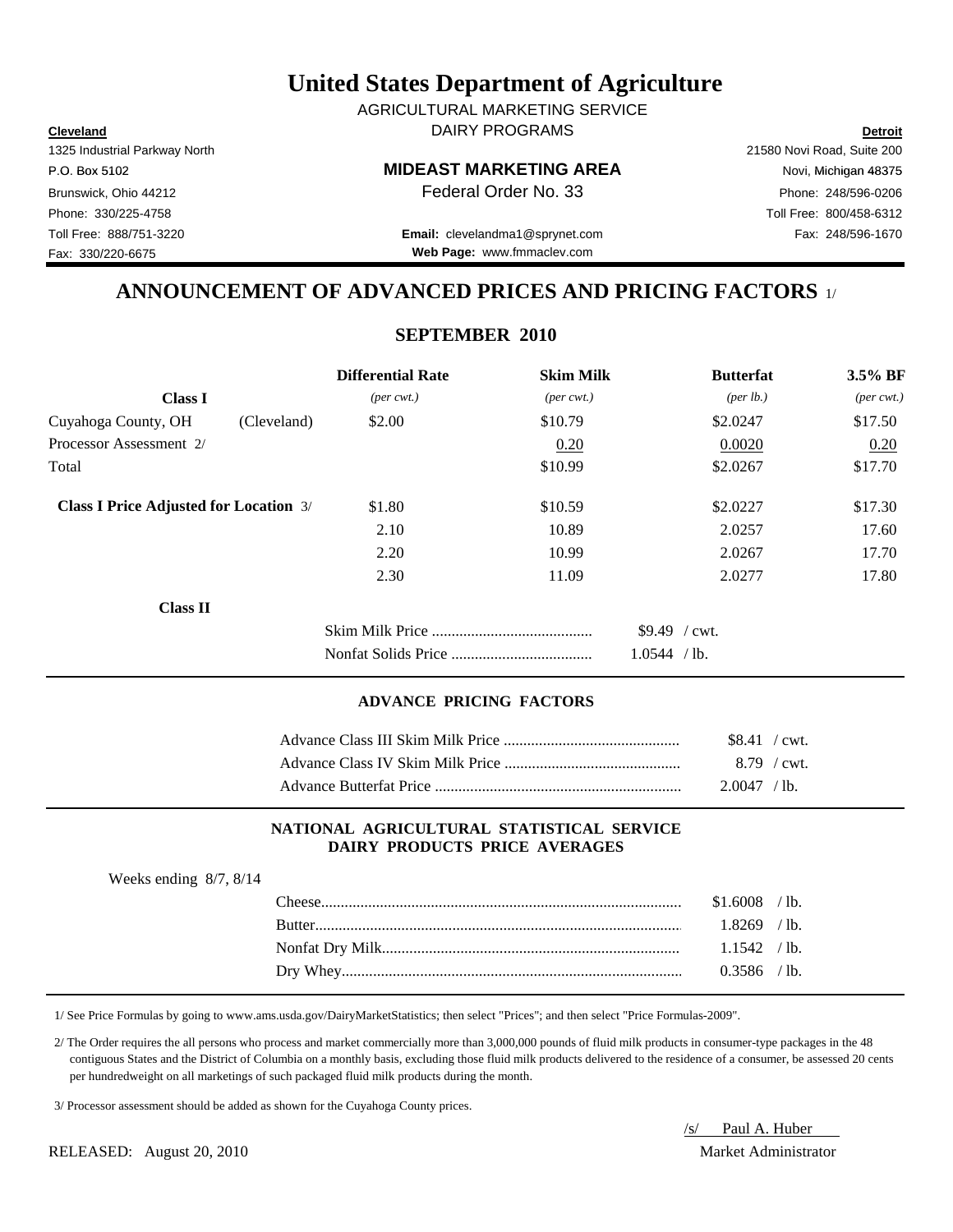**Cleveland Detroit** DAIRY PROGRAMS AGRICULTURAL MARKETING SERVICE

#### P.O. Box 5102 Novi, Michigan 48375

Toll Free: 888/751-3220 Fax: 248/596-1670 **Email:** clevelandma1@sprynet.com **Web Page:** www.fmmaclev.com

## **ANNOUNCEMENT OF ADVANCED PRICES AND PRICING FACTORS** 1/

## **OCTOBER 2010**

|                                               |             | <b>Differential Rate</b>    | <b>Skim Milk</b>            | <b>Butterfat</b>                | 3.5% BF                     |
|-----------------------------------------------|-------------|-----------------------------|-----------------------------|---------------------------------|-----------------------------|
| <b>Class I</b>                                |             | $(\text{per} \text{ cwt.})$ | $(\text{per} \text{ cwt.})$ | ${\rm (per \, lb.)}$            | $(\text{per} \text{ cwt.})$ |
| Cuyahoga County, OH                           | (Cleveland) | \$2.00                      | \$10.62                     | \$2.3794                        | \$18.58                     |
| Processor Assessment 2/                       |             |                             | 0.20                        | 0.0020                          | 0.20                        |
| Total                                         |             |                             | \$10.82                     | \$2.3814                        | \$18.78                     |
| <b>Class I Price Adjusted for Location 3/</b> |             | \$1.80                      | \$10.42                     | \$2.3774                        | \$18.38                     |
|                                               |             | 2.10                        | 10.72                       | 2.3804                          | 18.68                       |
|                                               |             | 2.20                        | 10.82                       | 2.3814                          | 18.78                       |
|                                               |             | 2.30                        | 10.92                       | 2.3824                          | 18.88                       |
| <b>Class II</b>                               |             |                             |                             |                                 |                             |
|                                               |             |                             |                             | $$9.32$ / cwt.<br>$1.0356$ /lb. |                             |

### **ADVANCE PRICING FACTORS**

| $$8.01$ / cwt. |             |
|----------------|-------------|
|                | 8.62 / cwt. |
| $2.3594$ / lb. |             |

### **NATIONAL AGRICULTURAL STATISTICAL SERVICE DAIRY PRODUCTS PRICE AVERAGES**

| Weeks ending $9/4$ , $9/11$ |                  |                |  |
|-----------------------------|------------------|----------------|--|
|                             | $\text{Cheese}.$ | $$1.6747$ /lb. |  |
|                             |                  | $2.1198$ /lb.  |  |
|                             |                  | 1.1351 / lb.   |  |
|                             |                  | $0.3607$ /lb.  |  |
|                             |                  |                |  |

1/ See Price Formulas by going to www.ams.usda.gov/DairyMarketStatistics; then select "Prices"; and then select "Price Formulas-2009".

 2/ The Order requires the all persons who process and market commercially more than 3,000,000 pounds of fluid milk products in consumer-type packages in the 48 contiguous States and the District of Columbia on a monthly basis, excluding those fluid milk products delivered to the residence of a consumer, be assessed 20 cents per hundredweight on all marketings of such packaged fluid milk products during the month.

3/ Processor assessment should be added as shown for the Cuyahoga County prices.

/s/ Paul A. Huber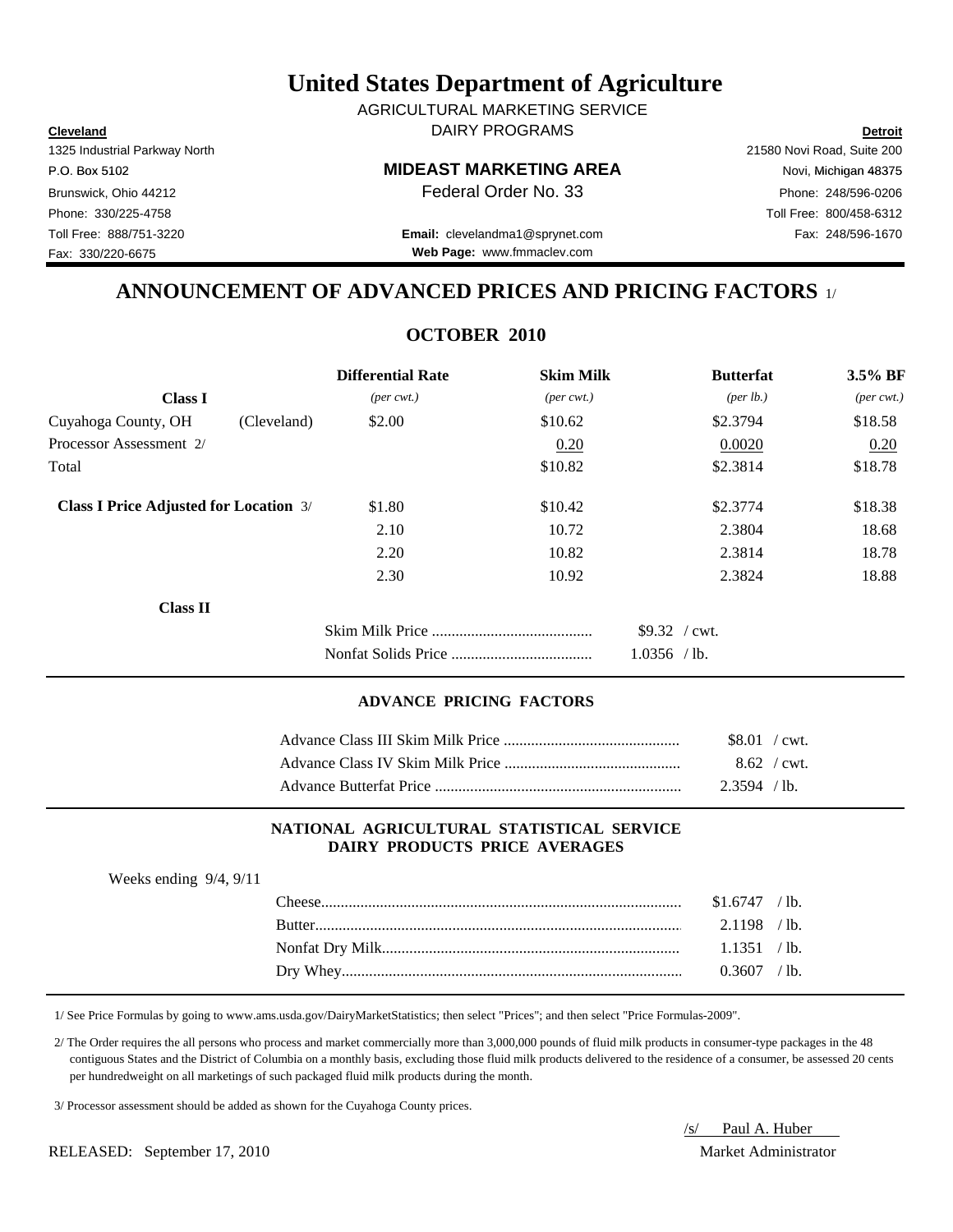**Cleveland Detroit** DAIRY PROGRAMS AGRICULTURAL MARKETING SERVICE

#### P.O. Box 5102 Novi, Michigan 48375

Toll Free: 888/751-3220 Fax: 248/596-1670 **Email:** clevelandma1@sprynet.com **Web Page:** www.fmmaclev.com

## **ANNOUNCEMENT OF ADVANCED PRICES AND PRICING FACTORS** 1/

## **NOVEMBER 2010**

|                                               | <b>Differential Rate</b>    | <b>Skim Milk</b>            | <b>Butterfat</b>                | $3.5\%$ BF                  |
|-----------------------------------------------|-----------------------------|-----------------------------|---------------------------------|-----------------------------|
| <b>Class I</b>                                | $(\text{per} \text{ cwt.})$ | $(\text{per} \text{ cwt.})$ | ${\rm (per \, lb.)}$            | $(\text{per} \text{ cwt.})$ |
| Cuyahoga County, OH                           | \$2.00<br>(Cleveland)       | \$10.98                     | \$2.4695                        | \$19.24                     |
| Processor Assessment 2/                       |                             | 0.20                        | 0.0020                          | 0.20                        |
| Total                                         |                             | \$11.18                     | \$2.4715                        | \$19.44                     |
| <b>Class I Price Adjusted for Location 3/</b> | \$1.80                      | \$10.78                     | \$2.4675                        | \$19.04                     |
|                                               | 2.10                        | 11.08                       | 2.4705                          | 19.34                       |
|                                               | 2.20                        | 11.18                       | 2.4715                          | 19.44                       |
|                                               | 2.30                        | 11.28                       | 2.4725                          | 19.54                       |
| <b>Class II</b>                               |                             |                             |                                 |                             |
|                                               |                             |                             | $$9.68$ / cwt.<br>$1.0756$ /lb. |                             |

## **ADVANCE PRICING FACTORS**

| $$8.68$ / cwt. |  |
|----------------|--|
| 8.98 / cwt.    |  |
| $2.4495$ / lb. |  |

### **NATIONAL AGRICULTURAL STATISTICAL SERVICE DAIRY PRODUCTS PRICE AVERAGES**

| Weeks ending $10/9, 10/16$ |                |  |
|----------------------------|----------------|--|
|                            | $$1.7695$ /lb. |  |
|                            | $2.1942$ /lb.  |  |
|                            |                |  |
|                            | $0.3634$ /lb.  |  |

1/ See Price Formulas by going to www.ams.usda.gov/DairyMarketStatistics; then select "Prices"; and then select "Price Formulas-2009".

 2/ The Order requires the all persons who process and market commercially more than 3,000,000 pounds of fluid milk products in consumer-type packages in the 48 contiguous States and the District of Columbia on a monthly basis, excluding those fluid milk products delivered to the residence of a consumer, be assessed 20 cents per hundredweight on all marketings of such packaged fluid milk products during the month.

3/ Processor assessment should be added as shown for the Cuyahoga County prices.

RELEASED: October 22, 2010 Market Administrator

/s/ Paul A. Huber

Fax: 330/220-6675